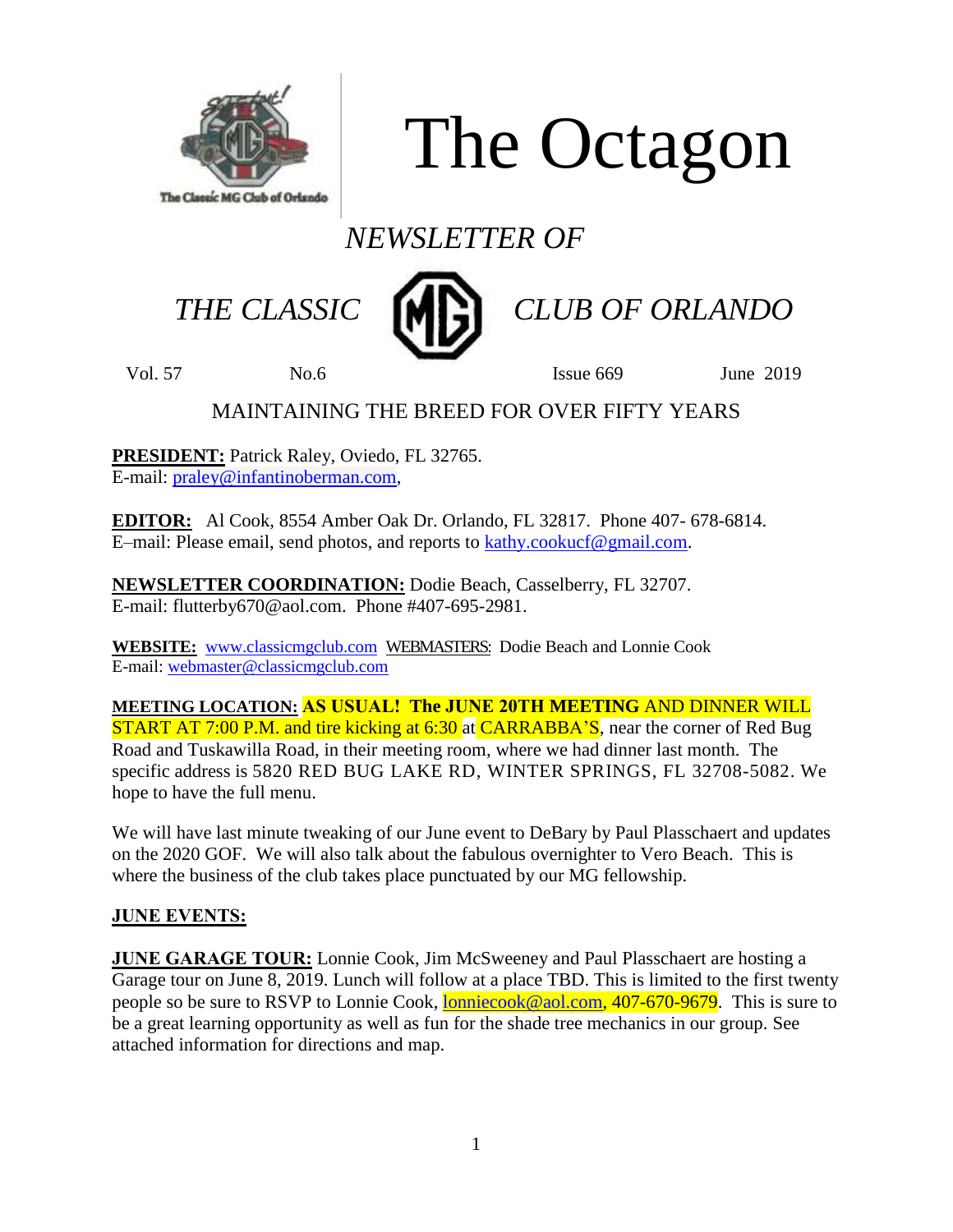

**SHOP TOUR PLEASE NOTE:** The response to the 2019 Shop Tour has been fantastic. All 20 available spots were reserved within 48 hours after the announcement was made. Please let Lonnie know if you are unable to attend so we can give your space to someone else.

## **DEBARY HALL & SWAMP HOUSE GRILL JUNE 22, 2019:**

Paul and Ann Plasschaert will be taking us to Volusia County to tour the Historic Debary Hall, a magnificent 19th century hunting estate overlooking the St. Johns River. Afterwards we will have lunch at The Swamp House Grill it is a wonderful restaurant overlooking the peaceful and "lazy" St. Johns River; one of the few rivers that flows north in the U.S. To beat the heat of the day, we will meet at Paul and Ann's house at 9:00. It is located at 1304 Wellington Terrace, Maitland, FL.

## **PHOTOGRAPHY FROM THE GOF 2019:** *Safety Fast at the Speedway Track*

Here is a link to hundreds of photos and videos from GOF-South 2019: <https://classicmotorsports.com/news/gof-south-2019/>

**REPORT ON THE MAY EVENT:** Warmer weather and sunny skies were upon us for the Overnighter to the Sea Spray in Vero. Thanks Dodie and Carol for all your work! The event was moved to May  $18<sup>th</sup>$  because of the red tide issues. The group drove down the back way through Kissimmee over to Yeehaw Junction, by the time we got to Yeehaw Junction we couldn't see out our windshields because of the love bugs. We stopped at the only gas station in Yeehaw and washed our windshield along with 50 million other cars doing the same thing.

By the time we needed to fill up the people, the group was in Vero and had lunch at Mrs. Mac's Fillin Station. After lunch it was on to McKee Botanical Gardens. The Sea Spray Inn was most accommodating and let us use their 2 hoses to thoroughly rid our cars of love bugs. After a little rest, (and some of us took a swim), we had hors d'oeuvres and drinks on the roof top followed by dinner at the Driftwood Inn. Although we had some parking issues it was worth it, sitting outside by the ocean was wonderful.

On Sunday morning, some of the group walked to the beach early to catch the sunrise and we all gathered on the roof top and chit chatted until about 9. We took off for the Sea Side Grill for breakfast, again sitting outside by the ocean, just lovely. After breakfast we tootled on up to the McLarty Treasure Museum, leaving there we went our separate ways home. Some took the very scenic Tropical Trail through Merritt Island, and SR 520 home. I'm sure everyone spent time thoroughly cleaning their cars when they got home! Florida during Lovebug season is challenging!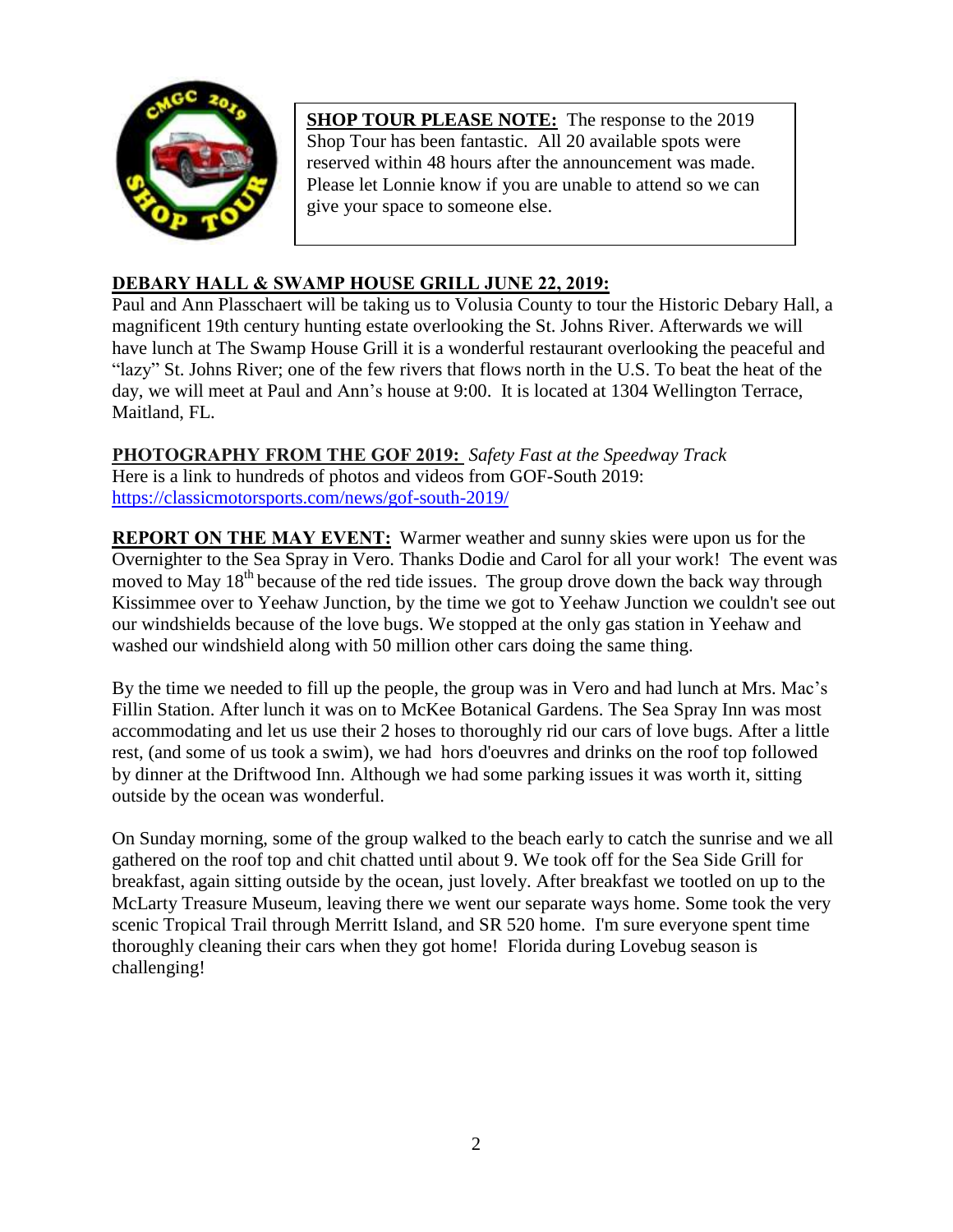





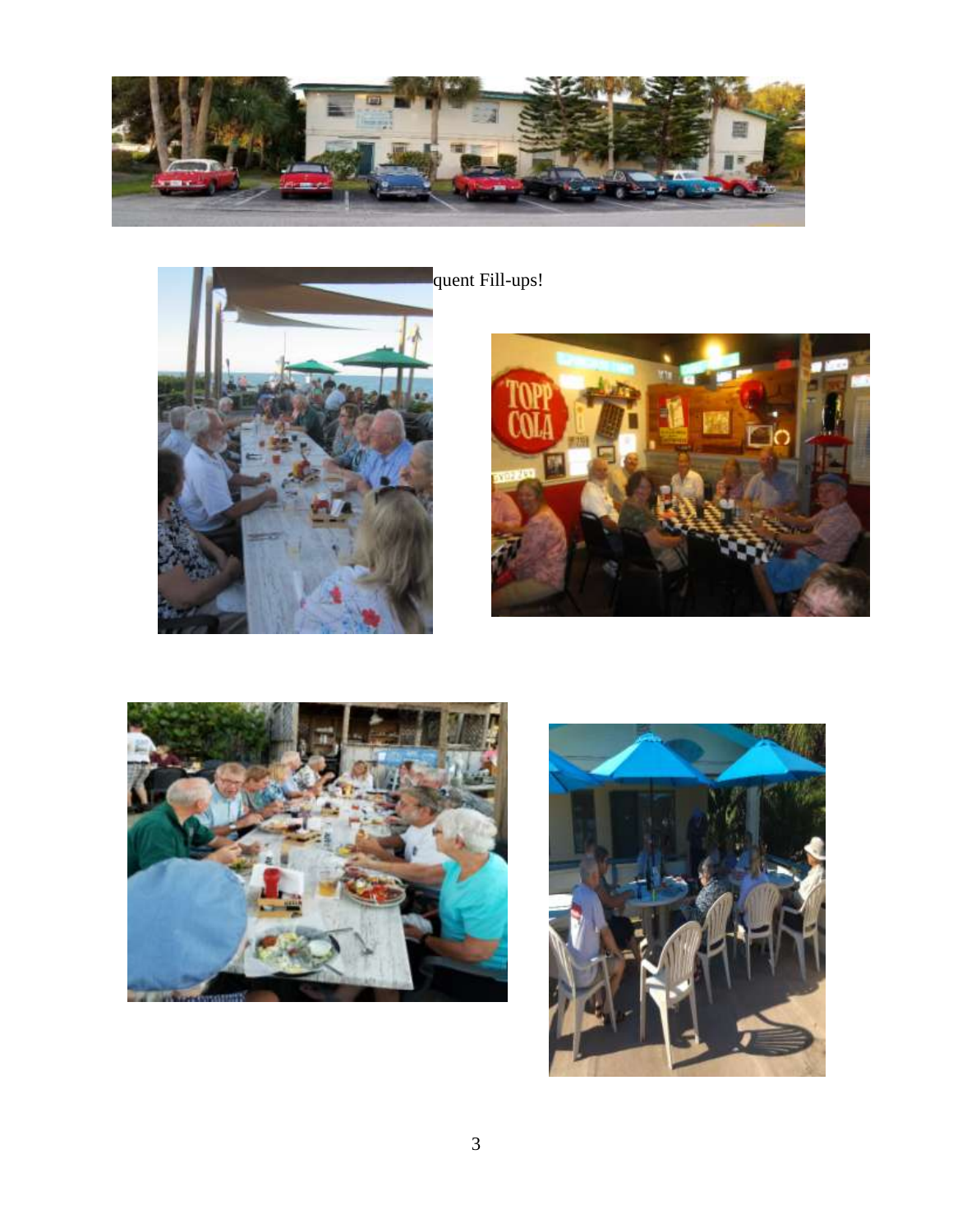## Beautiful Cars







Gorgeous Views!



**OTHER:** Jack Bradley Collins was born on April 17th at 12:24am. Big jack provided this lovely picture of Baby Jack:

This was a big deal!